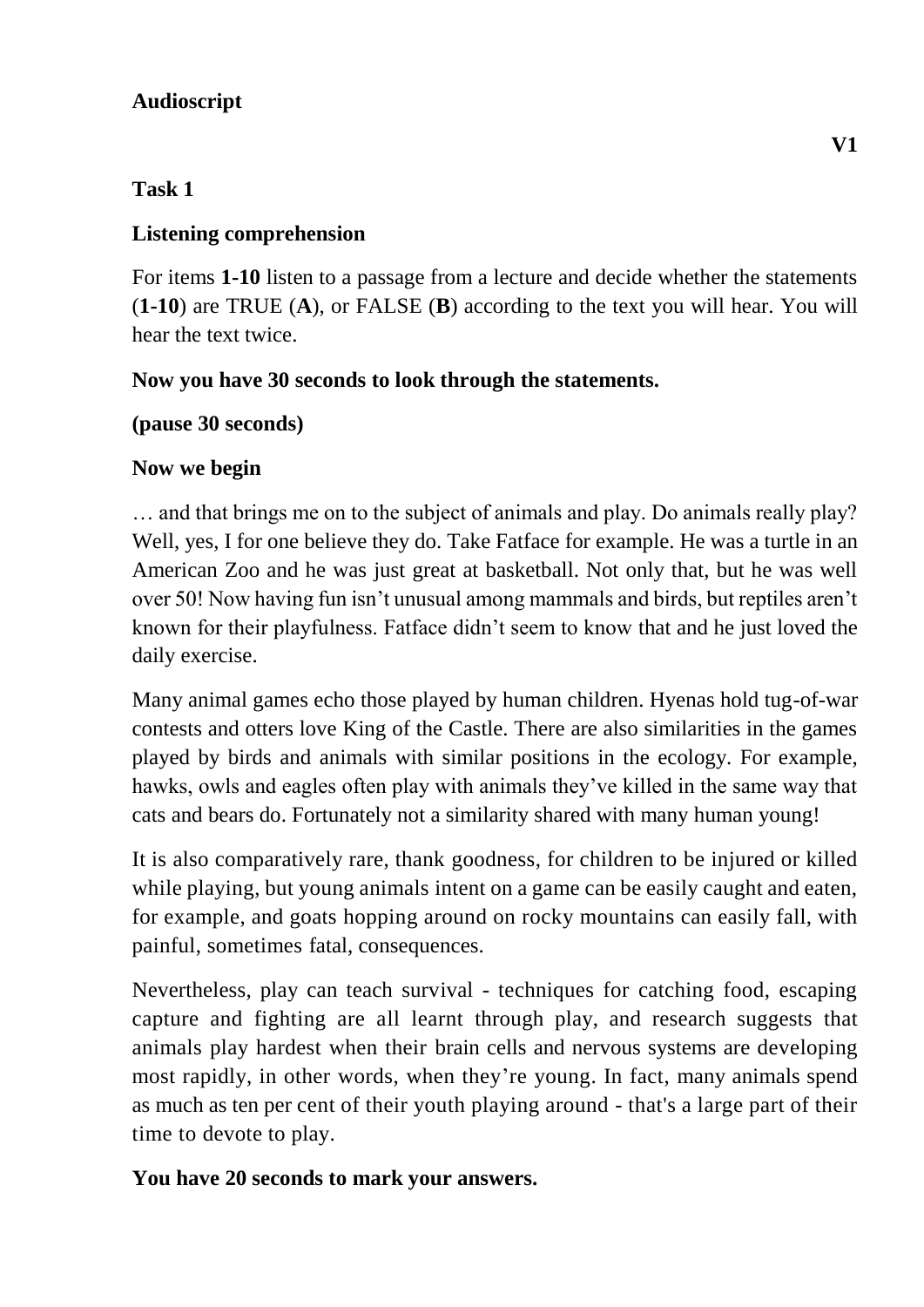**(pause 20 seconds)**

**Now listen to the text again**.

**(Text repeated.)**

**Now you have 20 seconds to complete your answers.**

**For items 11-15** listen to a dialogue. Choose the correct answer **(A, B or C)** to answer questions 11-15. You will hear the text only once.

**You now have 25 seconds to study the questions.**

**(pause 25 seconds)**

**Now we begin.**

**JOURNALIST:** Good evening, Geoff.

**GEOFF:** Hi.

**JOURNALIST** : First of all, can I thank you for taking time off from your busy schedule to talk to me.

**GEOFF :** It's a pleasure.

**JOURNALIST :** OK ... well ... you're well-known for your achievements in the world of karate, but there's more to you than that, isn't there?

**GEOFF :** Er... well ...

**JOURNALIST** : Perhaps you could tell me a bit about your background. Where are you from exactly?

**GEOFF :** Well, I was actually born in 1958, up in the north of England. My parents came to live in Britain after the war - my mother was a nurse from Guyana and my father was from Barbados, in the West Indies. He was an engineer. I had a very happy childhood. The future West Indies cricket captain, Clive Lloyd, used to come and play dominoes at our house and there were always loads of people around.

**JOURNALIST :** Cor... it sounds great ...

**GEOFF**: We moved south to London after that. We were completely broke and I did all sorts of odd jobs to try and make money. It was a rough time and I got very angry, even violent.

**JOURNALIST :** Really?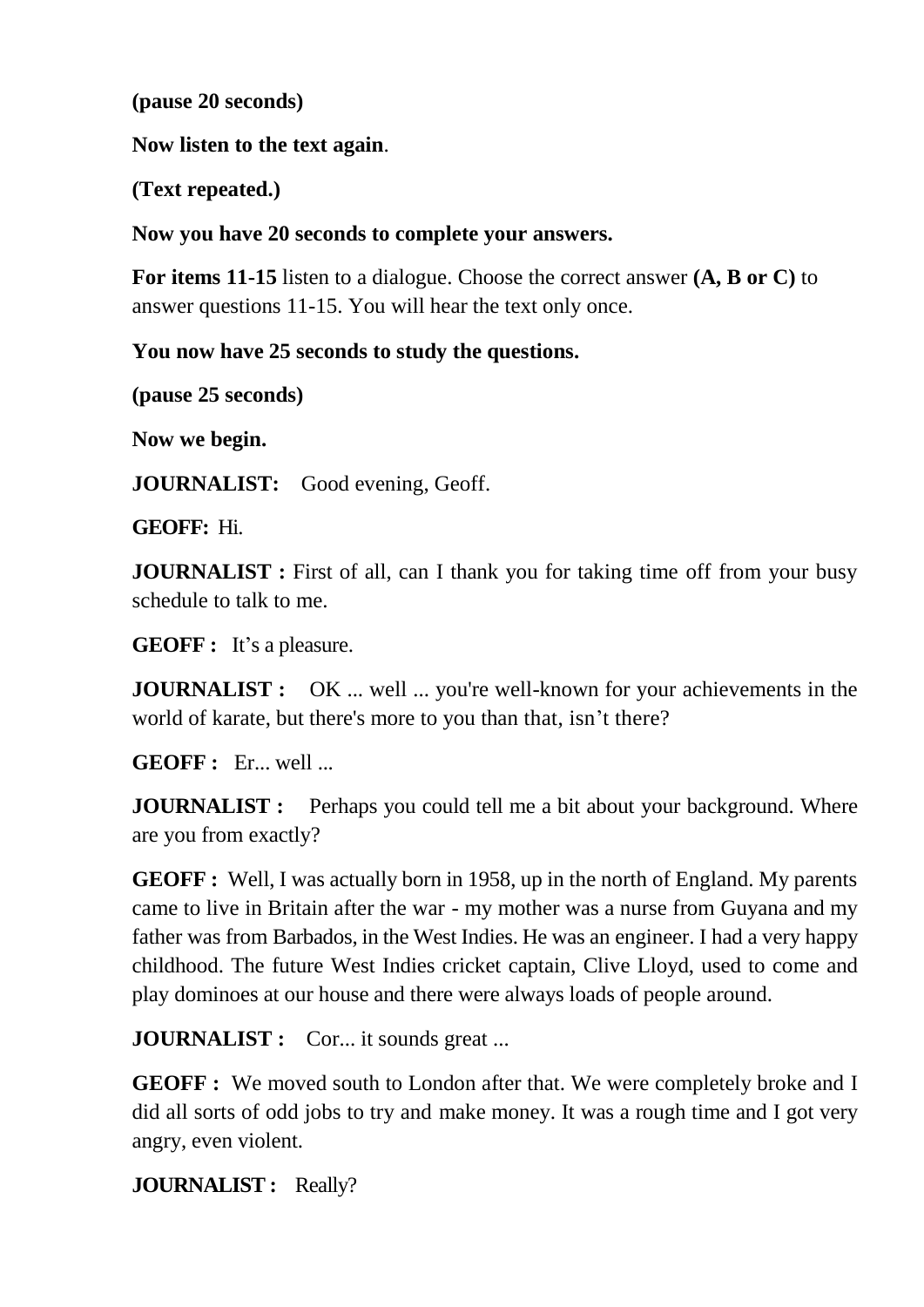**GEOFF :** Oh, yeah, l'm afraid so. I even got a nickname at school after I knocked another kid out - I was called 'Hands of Death'!

**JOURNALIST** : Goodness, how dramatic!

**GEOFF** : Mm ... I'm not proud of it now. In fact, things got so bad that there was a very real danger that I'd end up in prison - it could easily have ended like that...

**JOURNALIST :** But? ...

**GEOFF** : But I was lucky - I discovered karate.

**JOURNALIST :** Ah! How, exactly?

**GEOFF**: There was a school trip - nothing special really - but we went to this sports centre and I saw this tiny guy from Japan kicking and hitting three enormous other guys around the hall and I just thought 'That's for me!'

**JOURNALIST :** Just like that?

**GEOFF :** Yup. Anyway, I started training - I found myself a Japanese coach and things just happened. I found it came naturally to me and I worked my way up till I found myself in Taiwan for the World Championships. That was in 1982.

**JOURNALIST :** And you won?

**GEOFF :** Yeah, suddenly I was World Heavyweight Champion - it was great!

**JOURNALIST :** And you were world champion at that weight five times in all?

**GEOFF :** Yeah, that's right.

**JOURNALIST** : And then you retired?

**GEOFF** Well, I didn't have much choice - an injury made it impossible for me to go on competing.

**JOURNALIST :** Ah.

**GEOFF :** So I did some coaching and looked around for something worthwhile. It was becoming obvious that a lot of teenage problems, especially crime, were caused by the lack of facilities for youngsters and I felt very strongly that sport could channel their energies away from crime and violence - as it had done for me. So I got into this project up in Manchester. I wanted to provide somewhere for teenagers to get involved in all kinds of sport in an environment where they felt in control and respected.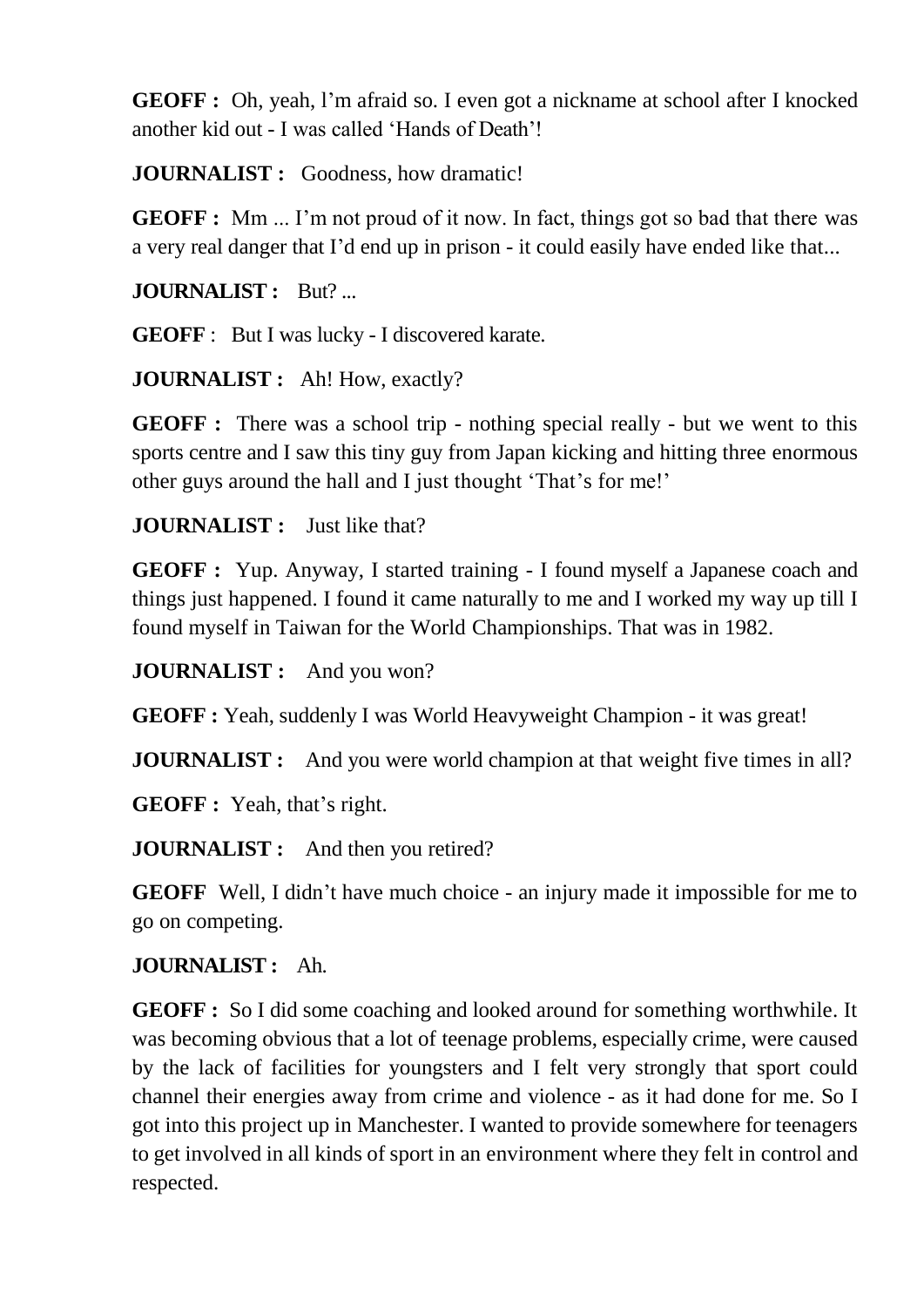#### **JOURNALIST :** And you succeeded!

**GEOFF :** Yeah ... well ... it's been a great success and according to the latest figures from the Manchester police, the crime rate in the area is actually coming down, which is fantastic.

**JOURNALIST** : It certainly is. And now you've got other projects on the go all around the country and even abroad?

**GEOFF**: Mm ... yeah ... we're going from strength to strength ...

#### **You have 25 seconds to complete your answer.**

**This is the end of the listening comprehension part.** 

**Task 2**

#### **Integrated listening and reading**

Read the text, then listen to a part of a lecture on the same topic. You will notice that some ideas coincide and some differ in them. Answer questions **16-25** by choosing **A** if the idea is expressed in both materials, **B** if it can be found only in the reading text, **C** if it can be found only in the audio-recording, and **D** if neither of the materials expresses the idea.

#### **Now you have 7 minutes to read the text.**

#### **(pause 7 minutes)**

# **Now listen to a part of a lecture on a similar topic and then do the tasks (16-25), comparing the text above and the lecture. You will hear the lecture twice.**

Philosopher John Searle has challenged the validity of the Turing Test because it's premised on behavior rather than on thought. To prove his argument, he's suggested a paradox, which he refers to as the Chinese Room. If a monolingual Englishspeaking person receives questions on a computer terminal from a Chinese person in another room, naturally the English-speaking person won't understand the questions. However, if there's a large reference that can be accessed, and if the reference is detailed and comprehensible, then the English speaker could, conceivably, break the code. For example, if a sequence of Chinese characters are received, the reference could indicate which sequence of Chinese characters would be expected in response. In other words, the behavior would be correct, although the English speaker wouldn't be thinking at a level that included meaning. The person would be manipulating symbols without understanding them, or, as Searle suggests,